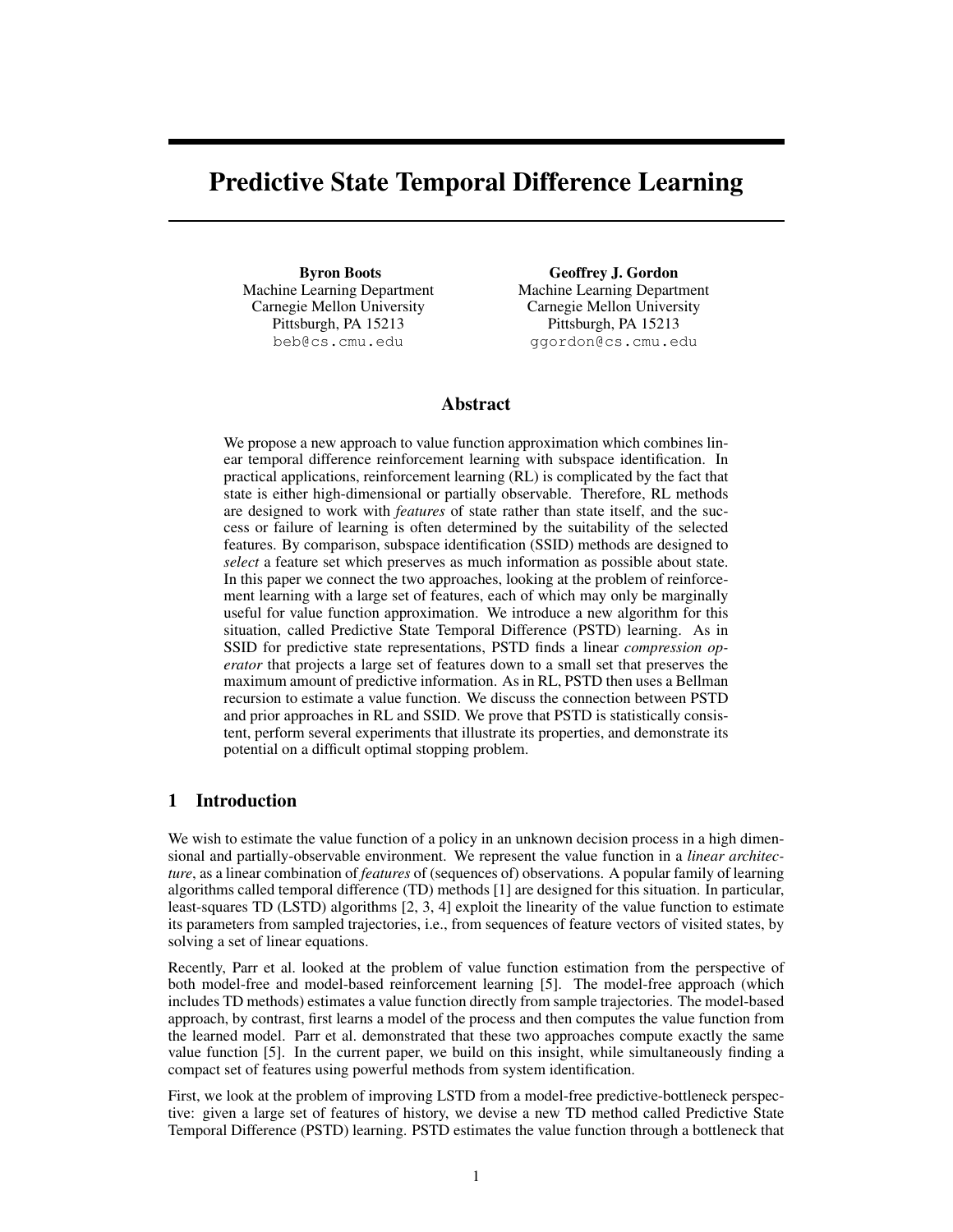preserves only *predictive* information (Section 3). Second, we look at the problem of value function estimation from a model-based perspective (Section 4). Instead of learning a linear transition model in feature space, as in [5], we use subspace identification [6, 7] to learn a PSR from our samples. Since PSRs are at least as compact as POMDPs, our representation can naturally be viewed as a value-directed compression of a much larger POMDP. Finally, we show that our two improved methods are equivalent. This result yields some appealing theoretical benefits: for example, PSTD features can be explicitly interpreted as a statistically consistent estimate of the true underlying system state. And, the feasibility of finding the true value function can be shown to depend on the *linear dimension* of the dynamical system, or equivalently, the dimensionality of the predictive state representation—*not* on the cardinality of the POMDP state space. Therefore our representation is naturally "compressed" in the sense of [8], speeding up convergence.

We demonstrate the practical benefits of our method with several experiments: we compare PSTD to competing algorithms on a synthetic example and a difficult optimal stopping problem. In the latter problem, a significant amount of prior work has gone into hand-tuning features. We show that, if we add a large number of weakly relevant features to these hand-tuned features, PSTD can find a predictive subspace which performs much better than competing approaches, improving on the best previously reported result for this problem by a substantial margin. The theoretical and empirical results reported here suggest that, for many applications where LSTD is used to compute a value function, PSTD can be simply substituted to produce better results.

## 2 Value Function Approximation

We start from a discrete time dynamical system with a set of states  $S$ , a set of actions  $A$ , a distribution over initial states  $\pi_0$ , a transition function T, a reward function R, and a discount factor  $\gamma \in [0, 1]$ . We seek a policy  $\pi$ , a mapping from states to actions. For a given policy  $\pi$ , the value of state s is defined as the expected discounted sum of rewards when starting in state s and following policy  $\pi$ ,  $J^{\pi}(s) = \mathbb{E} \left[ \sum_{t=0}^{\infty} \gamma^t \mathcal{R}(s_t) \mid s_0 = s, \pi \right]$ . The value function obeys the Bellman equation

$$
J^{\pi}(s) = \mathcal{R}(s) + \gamma \sum_{s'} J^{\pi}(s') \Pr[s' \mid s, \pi(s)] \tag{1}
$$

If we know the transition function T, and if the set of states  $S$  is sufficiently small, we can find an optimal policy with *policy iteration*: pick an initial policy  $\pi$ , use (1) to solve for the value function  $J^{\pi}$ , compute the *greedy policy* for  $J^{\pi}$  (setting the action at each state to maximize the right-hand side of (1)), and repeat. However, we consider instead the harder problem of estimating the value function when s is a *partially observable* latent variable, and when the transition function T is unknown. In this situation, we receive information about  $s$  through observations from a finite set O. We can no longer make decisions or predict reward based on S, but instead must use a *history* (an ordered sequence of action-observation pairs  $h = a_1^h o_1^h \dots a_t^h o_t^h$  that have been executed and observed prior to time t):  $\mathcal{R}(h)$ ,  $J(h)$ , and  $\pi(h)$  instead of  $\mathcal{R}(s)$ ,  $J^{\pi}(s)$ , and  $\pi(s)$ . Let H be the set of all possible histories.  $H$  is often very large or infinite, so instead of finding a value separately for each history, we focus on value functions that are linear in *features* of histories

$$
J^{\pi}(h) = w^{\mathsf{T}} \phi^{\mathcal{H}}(h)
$$
 (2)

Here  $w \in \mathbb{R}^j$  is a parameter vector and  $\phi^{\mathcal{H}}(h) \in \mathbb{R}^j$  is a feature vector for a history h. So, we can rewrite the Bellman equation as

$$
w^{\mathsf{T}}\phi^{\mathcal{H}}(h) = \mathcal{R}(h) + \gamma \sum_{o \in O} w^{\mathsf{T}}\phi^{\mathcal{H}}(h\pi o) \Pr[h\pi o \mid h\pi]
$$
 (3)

where  $h\pi o$  is history h extended by taking action  $\pi(h)$  and observing o.

#### 2.1 Least Squares Temporal Difference Learning

In general we don't know the transition probabilities  $Pr[h\pi o | h]$ , but we do have samples of state features  $\phi_t^{\mathcal{H}} = \phi^{\mathcal{H}}(h_t)$ , next-state features  $\phi_{t+1}^{\mathcal{H}} = \phi^{\mathcal{H}}(h_{t+1})$ , and immediate rewards  $\mathcal{R}_t = \mathcal{R}(h_t)$ . We can thus *estimate* the Bellman equation

$$
w^{\mathsf{T}}\phi_{1:k}^{\mathcal{H}} \approx \mathcal{R}_{1:k} + \gamma w^{\mathsf{T}}\phi_{2:k+1}^{\mathcal{H}} \tag{4}
$$

(Here we have used  $\phi_{1:k}^{\mathcal{H}}$  to mean the matrix whose columns are  $\phi_t^{\mathcal{H}}$  for  $t = 1...k$ .) We can can immediately attempt to estimate the parameter  $w$  by solving this linear system in the least squares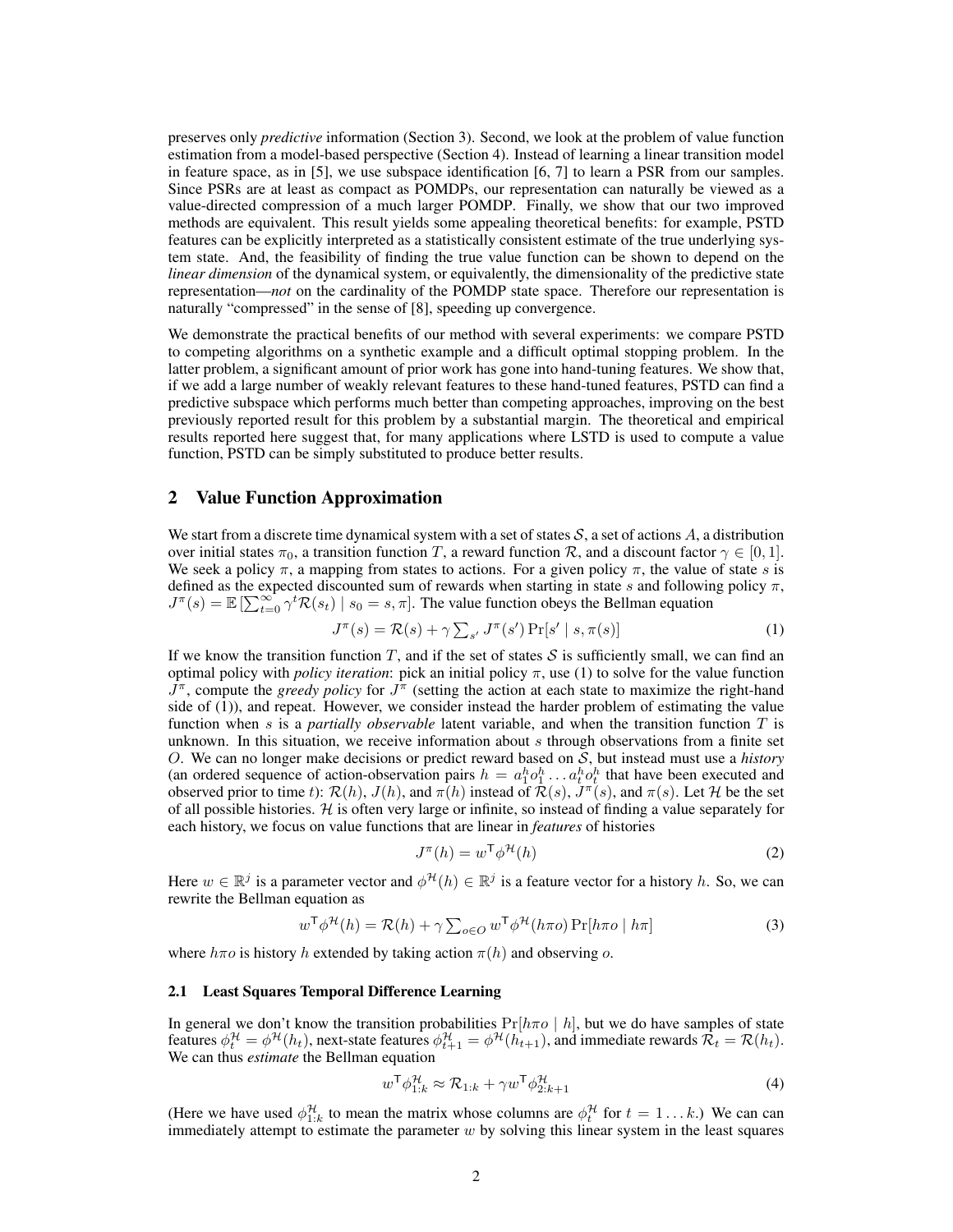sense:  $\hat{w}^{\mathsf{T}} = \mathcal{R}_{1:k} \left( \phi_{1:k}^{\mathcal{H}} - \gamma \phi_{2:k+1}^{\mathcal{H}} \right)^{\dagger}$ , where  $^{\dagger}$  indicates the pseudo-inverse. However, this solution is biased [3], since the independent variables  $\phi_t^{\mathcal{H}} - \gamma \phi_{t+1}^{\mathcal{H}}$  are *noisy* samples of the expected difference  $\mathbb{E}[\phi^{\mathcal{H}}(h) - \gamma \sum_{o \in O} \phi^{\mathcal{H}}(h\pi o) \Pr[h\pi o \mid h]]$ . In other words, estimating the value function parameters w is an *error-in-variables* problem.

The *least squares temporal difference* (LSTD) algorithm finds a consistent estimate of w by rightmultiplying the approximate Bellman equation (Equation 4) by  $\phi_t^{\mathcal{H}}$ T :

$$
\hat{w}^{\mathsf{T}} = \frac{1}{k} \sum_{t=1}^{k} \mathcal{R}_t \phi_t^{\mathcal{H}^{\mathsf{T}}} \left( \frac{1}{k} \sum_{t=1}^{k} \phi_t^{\mathcal{H}} \phi_t^{\mathcal{H}^{\mathsf{T}}} - \frac{\gamma}{k} \sum_{t=1}^{k} \phi_{t+1}^{\mathcal{H}} \phi_t^{\mathcal{H}^{\mathsf{T}}} \right)^{-1} \tag{5}
$$

Here,  $\phi_t^{\mathcal{H}}$ T can be viewed as an *instrumental* variable [3], i.e., a measurement that is correlated with the true independent variables but uncorrelated with the noise in our estimates of these variables.

As the amount of data k increases, the empirical covariance matrices  $\phi_{1:k}^{\mathcal{H}} \phi_{1:k}^{\mathcal{H}}$  $\sigma$ <sup>T</sup>/k and  $\phi_{2:k+1}^{\mathcal{H}}\phi_{1:k}^{\mathcal{H}}$  $T/k$  converge with probability 1 to their population values, and so our estimate of the matrix to be inverted in (5) is consistent. So, as long as this matrix is nonsingular, our estimate of the inverse is also consistent, and our estimate of  $w$  converges to the true value with probability 1.

## 3 Predictive Features

LSTD provides a consistent estimate of the value function parameters  $w$ ; but in practice, if the number of features is large relative to the number of training samples, then the LSTD estimate of  $w$ is prone to overfitting. This problem can be alleviated by choosing a small set of features that only contains information that is relevant for value function approximation. However, with the exception of LARS-TD [9], there has been little work on how to select features automatically for value function approximation when the system model is unknown; and of course, manual feature selection depends on not-always-available expert guidance. We approach the problem of finding a good set of features from a *bottleneck* perspective. That is, given a large set of features of history, we would like to find a compression that preserves only relevant information for predicting the value function  $J^{\pi}$ . As we will see in Section 4, this improvement is directly related to spectral identification of PSRs.

#### 3.1 Finding Predictive Features Through a Bottleneck

In order to find a *predictive* feature compression, we first need to determine what we would like to predict. The most relevant prediction is the value function itself; so, we could simply try to predict total future discounted reward. Unfortunately, total discounted reward has high variance, so unless we have a lot of data, learning will be difficult. We can reduce variance by including other prediction tasks as well. For example, predicting *individual* rewards at future time steps seems highly relevant, and gives us much more immediate feedback. Similarly, future *observations* hopefully contain information about future reward, so trying to predict observations can help us predict reward.

We call these prediction tasks, collectively, *features of the future*. We write  $\phi_t^{\mathcal{T}}$  for the vector of all features of the "future at time t," i.e., events starting at time  $t + 1$  and continuing forward. Now, instead of remembering a large *arbitrary* set of features of history, we want to find a small subspace of features of history that is relevant for predicting features of the future. We will call this subspace a *predictive compression*, and we will write the value function as a linear function of only the predictive compression of features. To find our predictive compression, we will use *reducedrank regression* [10]. We define the following empirical covariance matrices between features of the future and features of histories:

$$
\widehat{\Sigma}_{\mathcal{T},\mathcal{H}} = \frac{1}{k} \sum_{t=1}^{k} \phi_t^{\mathcal{T}} \phi_t^{\mathcal{H}}^{\mathcal{T}} \qquad \widehat{\Sigma}_{\mathcal{H},\mathcal{H}} = \frac{1}{k} \sum_{t=1}^{k} \phi_t^{\mathcal{H}} \phi_t^{\mathcal{H}}^{\mathcal{T}} \tag{6}
$$

Let  $L_H$  be the lower triangular Cholesky factor of  $\Sigma_{\mathcal{H},\mathcal{H}}$ . Then we can find a predictive compression of histories by a singular value decomposition (SVD) of the weighted covariance: write  $\mathcal{UDV}^{\mathsf{T}} \approx$  $\hat{\Sigma}_{\mathcal{T},\mathcal{H}} L_{\mathcal{H}}^{-T}$  for a truncated SVD [11], where U contains the left singular vectors, V contains the right singular vectors, and  $D$  is the diagonal matrix of singular values. (We can tune accuracy by keeping more or fewer singular values, i.e., columns of  $U, V$ , or  $D$ .) We use the SVD to define a mapping  $\hat{U}$  from the compressed space up to the space of features of the future, and we define  $\hat{V}$  to be the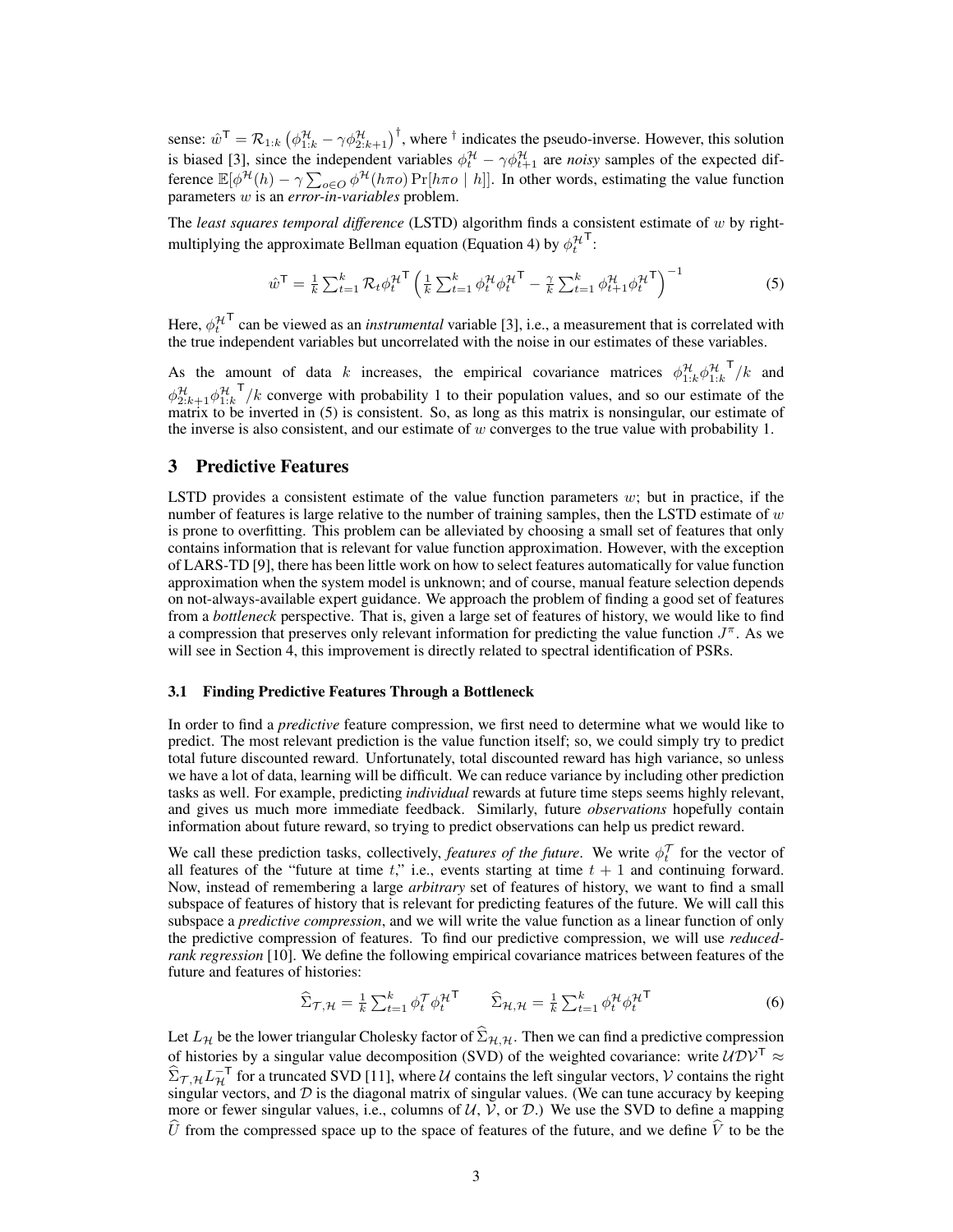optimal compression operator given  $\hat{U}$  (in a least-squares sense, see [12] for details):

$$
\widehat{U} = \mathcal{U} \mathcal{D}^{1/2} \qquad \widehat{V} = \widehat{U}^{\mathsf{T}} \widehat{\Sigma}_{\mathcal{T}, \mathcal{H}} (\widehat{\Sigma}_{\mathcal{H}, \mathcal{H}})^{-1} \tag{7}
$$

By weighting different features of the future differently, we can change the approximate compression in interesting ways. For example, as we will see in Section 4.2, scaling up future reward by a constant factor results in a *value-directed compression*—but, unlike previous ways to find valuedirected compressions [8], we do not need to know a model of our system ahead of time. For another example, let  $L_{\mathcal{T}}$  be the Cholesky factor of the empirical covariance of future features  $\Sigma_{\mathcal{T},\mathcal{T}}$ . Then, if we scale features of the future by  $L_{\mathcal{T}}^{-T}$ , the SVD will preserve the largest possible amount of mutual information between history and future, yielding a canonical correlation analysis [13, 14].

#### 3.2 Predictive State Temporal Difference Learning

Now that we have found a predictive compression operator  $\hat{V}$  via Equation 7, we can replace the features of history  $\phi_t^{\mathcal{H}}$  with the compressed features  $\hat{V} \phi_t^{\mathcal{H}}$  in the Bellman recursion, Equation 4:

$$
w^{\mathsf{T}} \widehat{V} \phi_{1:k}^{\mathcal{H}} \approx \mathcal{R}_{1:k} + \gamma w^{\mathsf{T}} \widehat{V} \phi_{2:k+1}^{\mathcal{H}} \tag{8}
$$

The least squares solution for  $w$  is still prone to an error-in-variables problem. The instrumental variable  $\phi^{\mathcal{H}}$  is still correlated with the true independent variables and uncorrelated with noise, and so we can again use it to unbias the estimate of  $w$ . Define the additional covariance matrices:

$$
\widehat{\Sigma}_{\mathcal{R},\mathcal{H}} = \frac{1}{k} \sum_{t=1}^{k} \mathcal{R}_t \phi_t^{\mathcal{H}} \qquad \widehat{\Sigma}_{\mathcal{H}^+,\mathcal{H}} = \frac{1}{k} \sum_{t=1}^{k} \phi_{t+1}^{\mathcal{H}} \phi_t^{\mathcal{H}} \qquad (9)
$$

Then, the corrected Bellman equation is  $w^T \widehat{V} \widehat{\Sigma}_{\mathcal{H},\mathcal{H}} = \widehat{\Sigma}_{\mathcal{R},\mathcal{H}} + \gamma w^T \widehat{V} \widehat{\Sigma}_{\mathcal{H}^+,\mathcal{H}}$ , and solving for w gives us the Predictive State Temporal Difference (PSTD) learning algorithm:

$$
w^{\mathsf{T}} = \widehat{\Sigma}_{\mathcal{R}, \mathcal{H}} \left( \widehat{V} \widehat{\Sigma}_{\mathcal{H}, \mathcal{H}} - \gamma \widehat{V} \widehat{\Sigma}_{\mathcal{H}^+, \mathcal{H}} \right)^{\dagger} \tag{10}
$$

So far we have provided some intuition for why predictive features should be better than arbitrary features for temporal difference learning. Below we will show an additional benefit: the model-free algorithm in Equation 10 is, under some circumstances, equivalent to a model-based method which uses subspace identification to learn Predictive State Representations [6, 7].

## 4 Predictive State Representations

A predictive state representation (PSR) [15] is a compact and complete description of a dynamical system. Unlike POMDPs, which represent state as a distribution over a latent variable, PSRs represent state as a set of *predictions* of *tests*. Just as a history is an ordered sequence of actionobservation pairs executed prior to time  $t$ , we define a *test* of length  $i$  to be an ordered sequence of action-observation pairs  $\tau = a_1 o_1 \dots a_i o_i$  that can be executed and observed *after* time t [15]. The *prediction* for a test  $\tau$  after a history h, written  $\tau(h)$ , is the probability that we will see the test observations  $\tau^{O} = o_1 \dots o_i$ , given that we *intervene* [16] to execute the test actions  $\tau^A = a_1 \dots a_i$ :  $\tau(h) = \Pr[\tau^O \mid h, \text{do}(\tau^A)]$ . If  $Q = \{\tau_1, \dots, \tau_n\}$  is a set of tests, we write  $Q(h) = (\tau_1(h), \dots, \tau_n(h))^T$  for the corresponding vector of test predictions.

Formally, a PSR consists of five elements  $\langle A, O, Q, s_1, F \rangle$ . A is a finite set of possible actions, and O is a finite set of possible observations. Q is a *core* set of tests, i.e., a set whose vector of predictions  $Q(h)$  is a sufficient statistic for predicting the success probabilities of *all* tests.  $F$  is the set of functions  $f_{\tau}$  which embody these predictions:  $\tau(h) = \bar{f}_{\tau}(Q(h))$ . And,  $m_1 = Q(\epsilon)$  is the initial prediction vector. In this work we will restrict ourselves to *linear* PSRs, in which all prediction functions are linear:  $f_\tau(Q(h)) = r_\tau^{\mathsf{T}} Q(h)$  for some vector  $r_\tau \in \mathbb{R}^{|Q|}$ . Finally, a core set  $Q$  is *minimal* if the tests in  $Q$  are linearly independent [17, 18], i.e., no one test's prediction is a linear function of the other tests' predictions.

Since  $Q(h)$  is a sufficient statistic for all tests, it is a *state* for our PSR: i.e., we can remember just  $Q(h)$  instead of h itself. After action a and observation o, we can update  $Q(h)$  recursively: if we write  $M_{ao}$  for the matrix with rows  $r_{ao\tau}^\top$  for  $\tau \in Q$ , then we can use Bayes' Rule to show:

$$
Q(hao) = \frac{M_{ao}Q(h)}{\Pr[o|h, \text{do}(a)]} = \frac{M_{ao}Q(h)}{m_{\infty}^{\mathsf{T}} M_{ao}Q(h)}\tag{11}
$$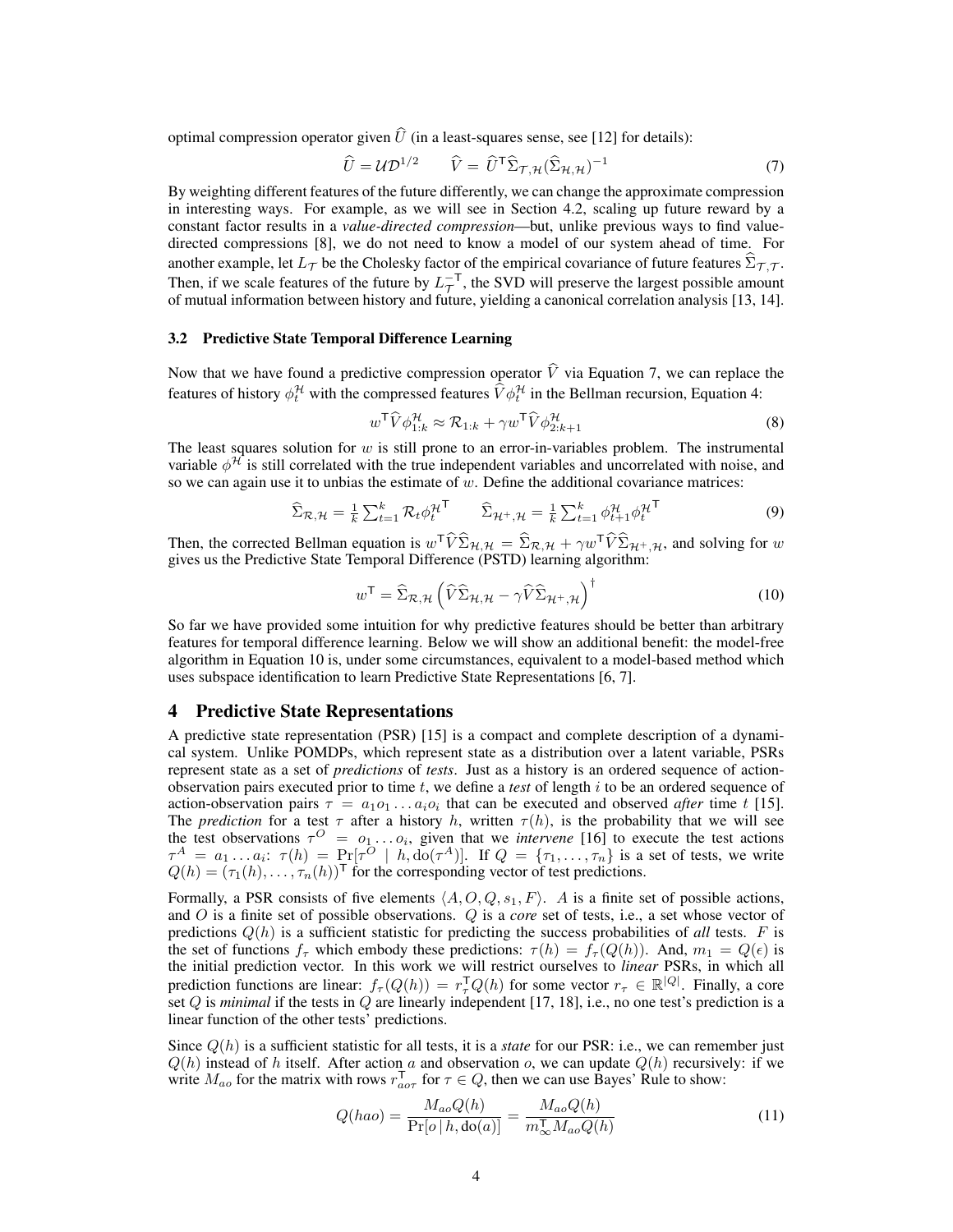where  $m_{\infty}$  is a normalizer, defined by  $m_{\infty}^{\text{T}} Q(h) = 1$  for all h. In addition to the above PSR parameters, for reinforcement learning we need a reward function  $\mathcal{R}(h) = \eta^T Q(h)$  mapping predictive states to immediate rewards, a discount factor  $\gamma \in [0,1]$  which weights the importance of future rewards vs. present ones, and a policy  $\pi(Q(h))$  mapping from predictive states to actions.

Instead of ordinary PSRs, we will work with *transformed PSRs* (TPSRs) [6, 7]. TPSRs are a generalization of regular PSRs: a TPSR maintains a small number of sufficient statistics which are *linear combinations* of a (potentially very large) set of test probabilities. That is, a TPSR maintains a small number of *feature predictions* instead of test predictions. TPSRs have exactly the same predictive abilities as regular PSRs, but are invariant under similarity transforms: given an invertible matrix S, we can transform  $m_1 \to Sm_1$ ,  $m_\infty^T \to m_\infty^T S_1^{-1}$ , and  $M_{ao} \to SM_{ao} S^{-1}$  without changing the corresponding dynamical system, since pairs  $S^{-1}S$  cancel in Eq. 11. The main benefit of TPSRs over regular PSRs is that, given *any* core set of tests, low dimensional parameters can be found using spectral matrix decomposition and regression instead of combinatorial search. In this respect, TPSRs are closely related to the transformed representations of LDSs and HMMs found by *subspace identification* [19, 20, 14, 21].

#### 4.1 Learning Transformed PSRs

Let Q be a minimal core set of tests, so that  $n = |Q|$  is the linear dimension of the system. Then, let  $\tau$  be a larger core set of tests (not necessarily minimal), and let  $\mathcal H$  be the set of all possible histories. As before, write  $\phi_t^{\mathcal{H}} \in \mathbb{R}^{\ell}$  for a vector of features of history at time t, and write  $\phi_t^{\mathcal{T}} \in \mathbb{R}^{\ell}$  for a vector of features of the future at time t. Since  $\mathcal T$  is a core set of tests, by definition we can compute any test prediction  $\tau(h)$  as a linear function of  $\mathcal{T}(h)$ . And, since feature predictions are linear combinations of test predictions, we can also compute any feature prediction  $\phi(h)$  as a linear function of  $\mathcal{T}(h)$ . We define the matrix  $\Phi^{\mathcal{T}} \in \mathbb{R}^{\ell \times |\mathcal{T}|}$  to embody our predictions of future features: an entry of  $\Phi^{\mathcal{T}}$  is the weight of one of the tests in  $T$  for calculating the prediction of one of the features in  $\phi^T$ . Below we define several covariance matrices, Equation 12(a–d), in terms of the observable quantities  $\phi_t^{\mathcal{T}}$ ,  $\phi_t^{\mathcal{H}}$ ,  $a_t$ , and  $o_t$ , and show how these matrices relate to the parameters of the underlying PSR. These relationships then lead to our learning algorithm, Eq. 14 below.

First we define  $\Sigma_{H, H}$ , the covariance matrix of features of histories, as  $\mathbb{E}[\phi_t^H \phi_t^H]$  $\mathsf{T} \mid h_t \sim \omega$ . Given  $k$  samples, we can approximate this covariance:

$$
\widehat{\Sigma}_{\mathcal{H},\mathcal{H}} = \frac{1}{k} \phi_{1:k}^{\mathcal{H}} \phi_{1:k}^{\mathcal{H}}^{\mathsf{T}}.
$$
\n(12a)

As  $k \to \infty$ ,  $\Sigma_{\mathcal{H},\mathcal{H}}$  converges to the true covariance  $\Sigma_{\mathcal{H},\mathcal{H}}$  with probability 1. Next we define  $\Sigma_{\mathcal{S},\mathcal{H}}$ , the cross covariance of states and features of histories. Writing  $s_t = Q(h_t)$  for the ( state at time t, let  $\Sigma_{\mathcal{S},\mathcal{H}} = \mathbb{E} \left[ \frac{1}{k} s_{1:k} \phi_{1:k}^{\mathcal{H}} \right]$  $\left[h_t \sim \omega(\forall t)\right]$ . We cannot directly estimate  $\Sigma_{\mathcal{S},\mathcal{H}}$  from data, but this matrix will appear as a factor in several of the matrices that we define below. Next we define  $\Sigma_{\mathcal{T},\mathcal{H}}$ , the cross covariance matrix of the features of tests and histories (see [12] for derivations):

$$
\widehat{\Sigma}_{\mathcal{T},\mathcal{H}} \equiv \frac{1}{k} \phi_{1:k}^{\mathcal{T}} \phi_{1:k}^{\mathcal{H}}^{\mathcal{T}} \qquad \Sigma_{\mathcal{T},\mathcal{H}} \equiv \mathbb{E}[\phi_t^{\mathcal{T}} \phi_t^{\mathcal{H}}^{\mathcal{T}} \mid h_t \sim \omega, \text{do}(\zeta)] = \Phi^{\mathcal{T}} R \Sigma_{\mathcal{S},\mathcal{H}} \qquad (12b)
$$

where row  $\tau$  of the matrix R is  $r_{\tau}$ , the linear function that specifies the prediction of the test  $\tau$  given the predictions of tests in the core set Q. By  $do(\zeta)$ , we mean to approximate the effect of executing all sequences of actions required by all tests or features of the future at once. This is not difficult in our experiments (in which all tests use compatible action sequences); but see [12] for further discussion. Eq. 12b tells us that, because of our assumptions about linear dimension, the matrix  $\Sigma_{\mathcal{T},\mathcal{H}}$  has factors  $R \in \mathbb{R}^{|\mathcal{T}| \times n}$  and  $\Sigma_{\mathcal{S},\mathcal{H}} \in \mathbb{R}^{n \times \ell}$ . Therefore, the *rank* of  $\Sigma_{\mathcal{T},\mathcal{H}}$  is no more than n, the linear dimension of the system. We can also see that, since the size of  $\Sigma_{\tau,H}$  is fixed, as the number of samples k increases,  $\Sigma_{\mathcal{T},\mathcal{H}} \to \Sigma_{\mathcal{T},\mathcal{H}}$  with probability 1.

Next we define  $\Sigma_{\mathcal{H},a\alpha,\mathcal{H}}$ , a *set* of matrices, one for each action-observation pair, that represent the covariance between features of history before and after taking action  $a$  and observing  $o$ . In the following,  $\mathbb{I}_t(o)$  is an indicator variable for whether we see observation o at step t.

$$
\widehat{\Sigma}_{\mathcal{H},a o, \mathcal{H}} \equiv \frac{1}{k} \sum_{t=1}^{k} \phi_{t+1}^{\mathcal{H}} \mathbb{I}_{t}(o) \phi_{t}^{\mathcal{H}} \qquad \Sigma_{\mathcal{H},a o, \mathcal{H}} \equiv \mathbb{E} \left[ \Sigma_{\mathcal{H},a o, \mathcal{H}} \middle| h_{t} \sim \omega \left( \forall t \right), \text{do}(a) \left( \forall t \right) \right] \tag{12c}
$$

Since the dimensions of each  $\Sigma_{\mathcal{H},a_0,\mathcal{H}}$  are fixed, as  $k \to \infty$  these empirical covariances converge to the true covariances  $\Sigma_{\mathcal{H},a_0,\mathcal{H}}$  with probability 1. Finally we define  $\Sigma_{\mathcal{R},\mathcal{H}}$ , and approximate the covariance (in this case a vector) of reward and features of history: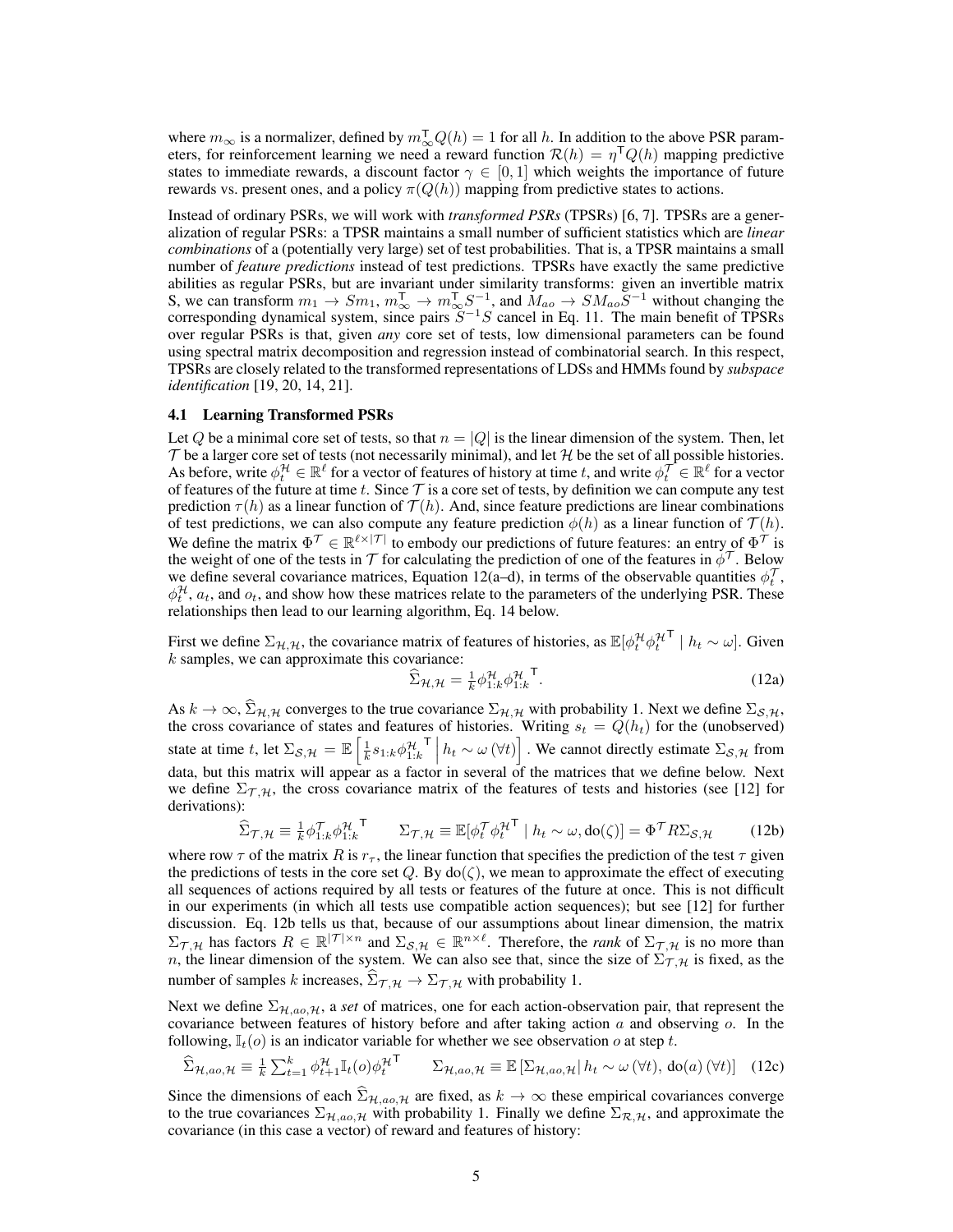$$
\widehat{\Sigma}_{\mathcal{R},\mathcal{H}} \equiv \frac{1}{k} \sum_{t=1}^{k} \mathcal{R}_t \phi_t^{\mathcal{H}^{\mathsf{T}}} \qquad \Sigma_{\mathcal{R},\mathcal{H}} \equiv \mathbb{E}[\mathcal{R}_t \phi_t^{\mathcal{H}^{\mathsf{T}}} \mid h_t \sim \omega] = \eta^{\mathsf{T}} \Sigma_{\mathcal{S},\mathcal{H}} \tag{12d}
$$

Again, as  $k \to \infty$ ,  $\widehat{\Sigma}_{\mathcal{R},\mathcal{H}}$  converges to  $\Sigma_{\mathcal{R},\mathcal{H}}$  with probability 1.

We now wish to use the above-defined matrices to learn a TPSR from data. To do so we need to make a somewhat-restrictive assumption: we assume that our features of history are rich enough to determine the state of the system, i.e., the regression from  $\phi^{\mathcal{H}}$  to s is exact:  $s_t = \sum_{\mathcal{S},\mathcal{H}} \sum_{\mathcal{H},\mathcal{H}}^{-1} \phi_t^{\mathcal{H}}$ . We discuss how to relax this assumption in [12]. We also need a matrix U such that  $U^{\mathsf{T}} \Phi^{\mathcal{T}} R$  is invertible; with probability 1 a random matrix satisfies this condition, but as we will see below, there are reasons to choose U via SVD of a scaled version of  $\Sigma_{\tau,\mathcal{H}}$  as described in Sec. 3.1. Using our assumptions we can show a useful identity for  $\Sigma_{\mathcal{H},a\sigma,\mathcal{H}}$  (for proof details see [12]):

$$
\Sigma_{\mathcal{S},\mathcal{H}} \Sigma_{\mathcal{H},\mathcal{H}}^{-1} \Sigma_{\mathcal{H},a o,\mathcal{H}} = M_{ao} \Sigma_{\mathcal{S},\mathcal{H}}
$$
(13)

This identity is at the heart of our learning algorithm: it states that  $\Sigma_{\mathcal{H},a\alpha,\mathcal{H}}$  contains a hidden copy of  $M_{ao}$ , the main TPSR parameter that we need to learn. We would like to recover  $M_{ao}$  via Eq. 13,  $M_{ao} = \Sigma_{\mathcal{S},\mathcal{H}} \Sigma_{\mathcal{H},\mathcal{H}}^{-1} \Sigma_{\mathcal{H},ao,\mathcal{H}} \Sigma_{\mathcal{S},\mathcal{H}}^{\dagger}$ ; but of course we do not know  $\Sigma_{\mathcal{S},\mathcal{H}}$ . Fortunately, it turns out that we can use  $U^{\mathsf{T}}\Sigma_{\mathcal{T},\mathcal{H}}$  as a stand-in, since this matrix differs only by an invertible transform (Eq. 12b).

We now show how to recover a TPSR from the matrices  $\Sigma_{\mathcal{T},\mathcal{H}}, \Sigma_{\mathcal{H},\mathcal{H}}, \Sigma_{\mathcal{R},\mathcal{H}}, \Sigma_{\mathcal{H},a\circ,\mathcal{H}},$  and U. Since a TPSR's predictions are invariant to a similarity transform of its parameters, our algorithm only recovers the TPSR parameters to within a similarity transform [7, 12].

$$
b_t \equiv U^{\mathsf{T}} \Sigma_{\mathcal{T}, \mathcal{H}} (\Sigma_{\mathcal{H}, \mathcal{H}})^{-1} \phi_t^{\mathcal{H}} = (U^{\mathsf{T}} \Phi^{\mathcal{T}} R) s_t
$$
\n(14a)

$$
B_{ao} \equiv U^{\mathsf{T}} \Sigma_{\mathcal{T}, \mathcal{H}} (\Sigma_{\mathcal{H}, \mathcal{H}})^{-1} \Sigma_{\mathcal{H}, ao, \mathcal{H}} (U^{\mathsf{T}} \Sigma_{\mathcal{T}, \mathcal{H}})^{\dagger} = (U^{\mathsf{T}} \Phi^{\mathcal{T}} R) M_{ao} (U^{\mathsf{T}} \Phi^{\mathcal{T}} R)^{-1}
$$
(14b)

$$
b_{\eta}^{\mathsf{T}} \equiv \Sigma_{\mathcal{R}, \mathcal{H}} (U^{\mathsf{T}} \Sigma_{\mathcal{T}, \mathcal{H}})^{\dagger} = \eta^{\mathsf{T}} (U^{\mathsf{T}} \Phi^{\mathcal{T}} R)^{-1}
$$
(14c)

Our PSR learning algorithm is simple: replace each true covariance matrix in Eq. 14 by its empirical estimate. Since the empirical estimates converge to their true values with probability 1 as the sample size increases, our learning algorithm is clearly statistically consistent.

#### 4.2 Predictive State Temporal Difference Learning (Revisited)

Finally, we are ready to show that the model-free PSTD learning algorithm introduced in Section 3.2 is *equivalent* to a model-based algorithm built around PSR learning. For a fixed policy π, a PSR or TPSR's value function is a linear function of state,  $V(s) = w^{\mathsf{T}}s$ , and is the solution of the PSR Bellman equation [22]: for all s,  $w^T s = b_\eta^T s + \gamma \sum_{o \in O}^{\infty} w^T B_{\pi o} s$ , or equivalently,  $w^T =$  $b_{\eta}^{\dagger} + \gamma \sum_{o \in O} w_{\gamma}^{\dagger} B_{\pi o}$ . Substituting in our learned PSR parameters from Equations 14(a–c), we get  $w^{\mathsf{T}} = \widehat{\Sigma}_{\mathcal{R},\mathcal{H}}(U^{\mathsf{T}}\widehat{\Sigma}_{\mathcal{T},\mathcal{H}})^{\dagger} + \gamma \sum_{o\in O} w^{\mathsf{T}}U^{\mathsf{T}}\widehat{\Sigma}_{\mathcal{T},\mathcal{H}}(\widehat{\Sigma}_{\mathcal{H},\mathcal{H}})^{-1}\widehat{\Sigma}_{\mathcal{H},\pi o,\mathcal{H}}(U^{\mathsf{T}}\widehat{\Sigma}_{\mathcal{T},\mathcal{H}})^{\dagger}$  $w^{\mathsf{T}} U^{\mathsf{T}} \widehat{\Sigma}_{\mathcal{T},\mathcal{H}} = \widehat{\Sigma}_{\mathcal{R},\mathcal{H}} + \gamma w^{\mathsf{T}} U^{\mathsf{T}} \widehat{\Sigma}_{\mathcal{T},\mathcal{H}} (\widehat{\Sigma}_{\mathcal{H},\mathcal{H}})^{-1} \widehat{\Sigma}_{\mathcal{H}^+,\mathcal{H}}$ 

since, by comparing Eqs. 12c and 9, we can see that  $\sum_{o \in O} \Sigma_{\mathcal{H}, \pi o, \mathcal{H}} = \sum_{\mathcal{H}^+,\mathcal{H}^+} \sum_{o \in O} \infty$ , define U and  $\hat{V}$  as in Eq. 7, and let  $U = \hat{U}$  as suggested above in Sec. 4.1. Then  $U^{\mathsf{T}}\hat{\Sigma}_{\mathcal{T},\mathcal{H}} = \hat{V}\hat{\Sigma}_{\mathcal{H},\mathcal{H}}$ , and

$$
w^{\mathsf{T}}\widehat{V}\widehat{\Sigma}_{\mathcal{H},\mathcal{H}} = \widehat{\Sigma}_{\mathcal{R},\mathcal{H}} + \gamma w^{\mathsf{T}}\widehat{V}\widehat{\Sigma}_{\mathcal{H}^+,\mathcal{H}} \implies w^{\mathsf{T}} = \widehat{\Sigma}_{\mathcal{R},\mathcal{H}}\left(\widehat{V}\widehat{\Sigma}_{\mathcal{H},\mathcal{H}} - \gamma\widehat{V}\widehat{\Sigma}_{\mathcal{H}^+,\mathcal{H}}\right)^{\dagger} \tag{15}
$$

Eq. 15 is exactly Eq. 10, the PSTD algorithm. So, we have shown that, if we learn a PSR by the subspace identification algorithm of Sec. 4.1 and then compute its value function via the Bellman equation, we get the exact same answer as if we had directly learned the value function via the model-free PSTD method. In addition to adding to our understanding of both methods, an important corollary of this result is that PSTD is a *statistically consistent* algorithm for PSR value function approximation—to our knowledge, the first such result for a TD method.

## 5 Experimental Results

#### 5.1 Estimating the Value Function of a RR-POMDP

We evaluate the PSTD learning algorithm on a synthetic example derived from [23]. The problem is to find the value function of a policy in a partially observable Markov decision Process (POMDP). The POMDP has 4 latent states, but the policy's transition matrix is low rank: the resulting belief distributions lie in a 3-dimensional subspace of the original belief simplex (see [12] for details).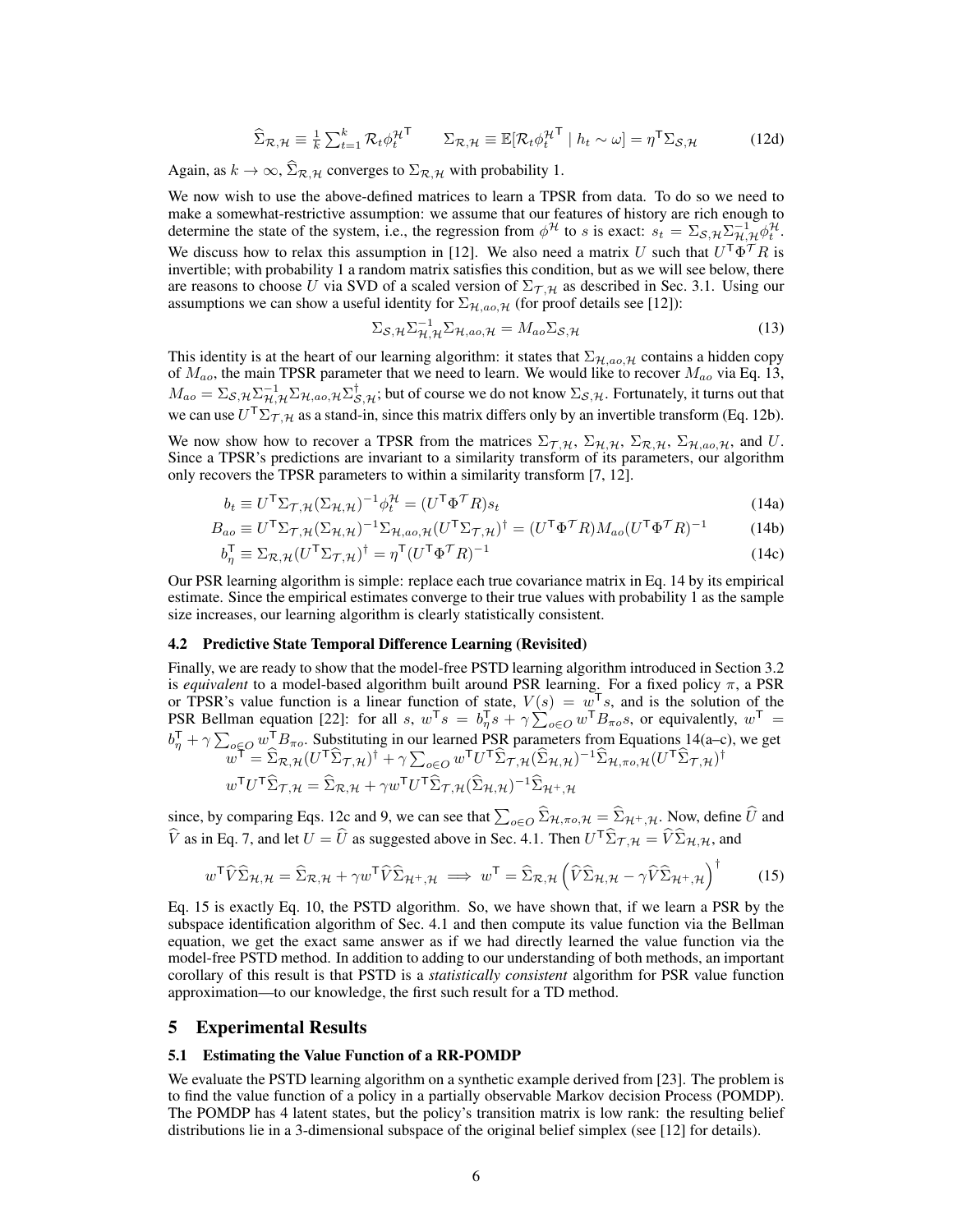

Figure 1: Experimental Results. Error bars indicate standard error. (A) Estimating the value function with a small number of informative features. All three approaches do well. (B) Estimating the value function with a small set of informative features and a large set of random features. LARS-TD is designed for this scenario and dramatically outperforms PSTD and LSTD. (C) Estimating the value function with a large set of semi-informative features. PSTD is able to determine a small set of compressed features that retain the maximal amount of information about the value function, outperforming LSTD and LARS-TD. (D) Pricing a high-dimensional derivative via policy iteration. The optimal threshold strategy (sell if price is above a threshold [24]) is in black, LSTD (16 canonical features) is in blue, LSTD (on the full 220 features) is cyan, LARS-TD (feature selection from set of 220) is in green, and PSTD (16 dimensions, compressing 220 features) is in red.

We perform 3 experiments, comparing the performance of LSTD, LARS-TD, and PSTD when different sets of features are used. In each case we compare the value function estimated by each algorithm to the true value function computed by  $J^{\pi} = \mathcal{R}(I - \gamma T^{\pi})^{-1}$ . In the first experiment we execute the policy  $\pi$  for 1000 time steps. We split the data into overlapping histories and tests of length 5, and sample 10 of these histories and tests to serve as centers for Gaussian radial basis functions. We then evaluate each basis function at every remaining sample. Then, using these features, we learned the value function using LSTD, LARS-TD, and PSTD with linear dimension 3 (Figure 1(A)). Each method estimated a reasonable value function. For the second experiment, we added 490 random, uninformative features to the 10 good features and then attempted to learn the value function with each of the 3 algorithms (Figure 1(B)). In this case, LSTD and PSTD both had difficulty fitting the value function due to the large number of irrelevant features. LARS-TD, designed for precisely this scenario, was able to select the 10 relevant features and estimate the value function better by a substantial margin. For the third experiment, we increased the number of sampled features from 10 to 500. In this case, each feature was somewhat relevant, but the number of features was large compared to the amount of training data. This situation occurs frequently in practice: it is often easy to find a large number of features that are at least somewhat related to state. PSTD outperforms LSTD and LARS-TD by summarizing these features and *efficiently* estimating the value function (Figure  $1(C)$ ).

## 5.2 Pricing A High-dimensional Financial Derivative

Derivatives are financial contracts with payoffs linked to the future prices of basic assets such as stocks, bonds and commodities. In some derivatives the contract holder has no choices, but in more complex cases, the holder must make decisions, and the value of the contract depends on how the holder acts—e.g., with *early exercise* the holder can decide to terminate the contract at any time and receive payments based on prevailing market conditions, so deciding when to exercise is an optimal stopping problem. Stopping problems provide an ideal testbed for policy evaluation methods, since we can collect a single data set which lets us evaluate any policy: we just choose the "continue" action forever. (We can then evaluate the "stop" action easily in any of the resulting states.)

We consider the financial derivative introduced by Tsitsiklis and Van Roy [24]. The derivative generates payoffs that are contingent on the prices of a single stock. At the end of each day, the holder may opt to exercise. At exercise the holder receives a payoff equal to the current price of the stock divided by the price 100 days beforehand. We can think of this derivative as a "psychic call": the holder gets to decide whether s/he would like to have bought an ordinary 100-day European call option, at the then-current market price, 100 days ago. In our simulation (and unknown to the investor), the underlying stock price follows a geometric Brownian motion with volatility  $\sigma = 0.02$ and continuously compounded short term growth rate  $\rho = 0.0004$ . Assuming stock prices fluctuate only on days when the market is open, these parameters correspond to an annual growth rate of ~ 10%. In more detail, if  $w_t$  is a standard Brownian motion, then the stock price  $p_t$  evolves as  $\nabla p_t = \rho p_t \nabla t + \sigma p_t \nabla w_t$ , and we can summarize relevant state at the end of each day as a vector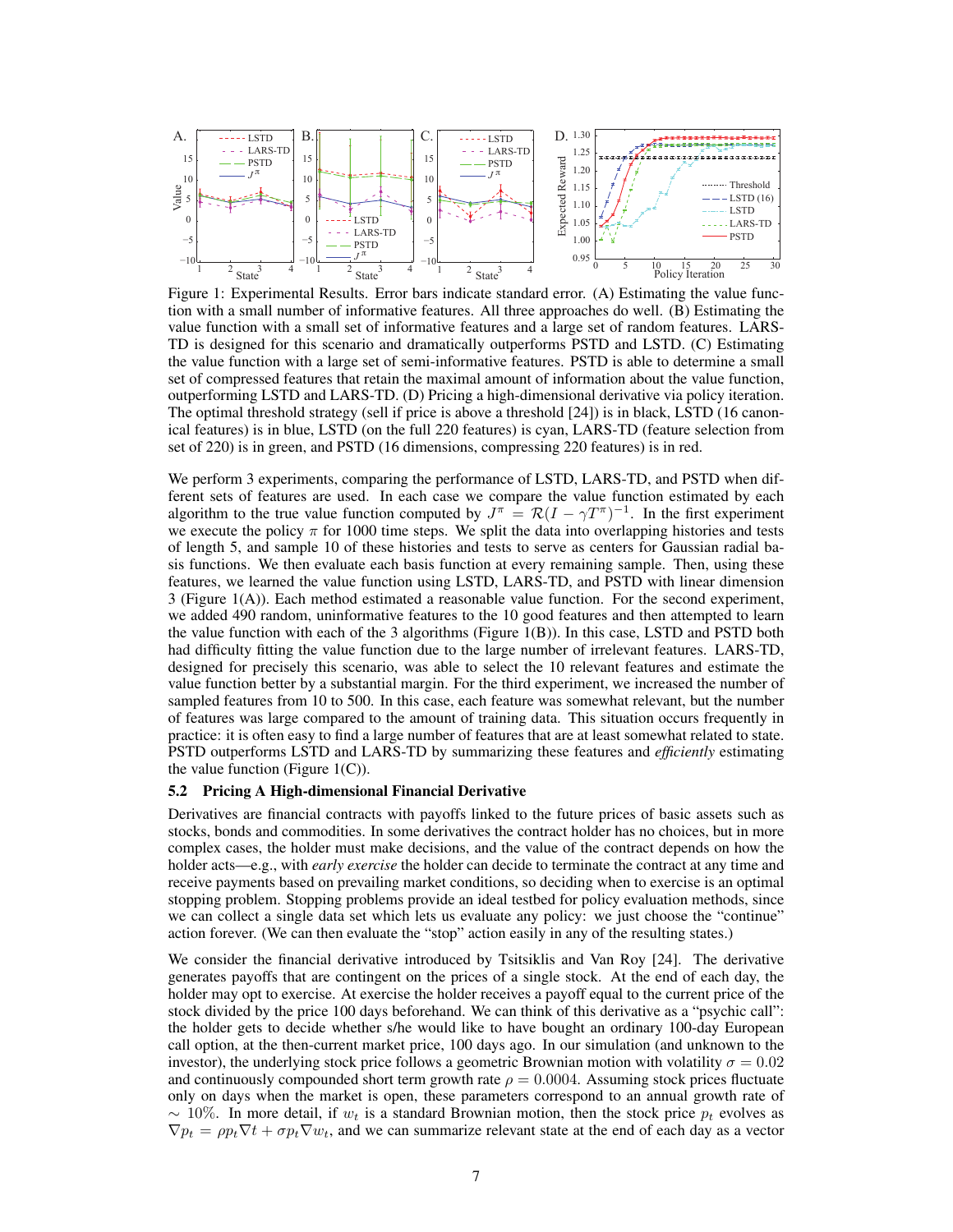$x_t \in \mathbb{R}^{100}$ , with  $x_t = \left(\frac{p_{t-99}}{p_{t-100}}, \frac{p_{t-98}}{p_{t-100}}\right)$  $\frac{p_{t-98}}{p_{t-100}}, \ldots, \frac{p_t}{p_{t-100}})^T$ . This process is Markov and ergodic [24, 25]:  $x_t$  and  $x_{t+100}$  are independent and identically distributed. The immediate reward for exercising the option is  $G(x) = x(100)$ , and the immediate reward for continuing to hold the option is 0. The discount factor  $\gamma = e^{-\rho}$  is determined by the growth rate; this corresponds to assuming that the risk-free interest rate is equal to the stock's growth rate, meaning that the investor gains nothing in expectation by holding the stock itself.

The value of the derivative, if the current state is x, is given by  $V^*(x) = \sup_t \mathbb{E}[\gamma^t G(x_t) | x_0 = x].$ Our goal is to calculate an approximate value function  $V(x) = w^{\mathsf{T}} \phi^{\mathcal{H}}(x)$ , and then use this value function to generate a stopping time  $\min\{t | G(x_t) \geq V(x_t)\}\)$ . To do so, we sample a sequence of 1,000,000 states  $x_t \in \mathbb{R}^{100}$  and calculate features  $\phi^{\mathcal{H}}$  of each state. We then perform *policy iteration* on this sample, alternately estimating the value function under a given policy and then using this value function to define a new greedy policy "stop if  $G(x_t) \geq w^{\mathsf{T}} \phi^{\mathcal{H}}(x_t)$ ."

Within the above strategy, we have two main choices: which features do we use, and how do we estimate the value function in terms of these features. For value function estimation, we used LSTD, LARS-TD, or PSTD. In each case we re-used our 1,000,000-state sample trajectory for all iterations: we start at the beginning and follow the trajectory as long as the policy chooses the "continue" action, with reward 0 at each step. When the policy executes the "stop" action, the reward is  $G(x)$  and the next state's features are all 0; we then restart the policy 100 steps in the future, after the process has fully mixed. For feature selection, we are fortunate: previous researchers have hand-selected a "good" set of 16 features for this data set through repeated trial and error (see [12] and [24, 25]). We greatly expand this set of features, then use PSTD to synthesize a small set of high-quality combined features. Specifically, we add the entire 100-step state vector, the squares of the components of the state vector, and several additional nonlinear features, increasing the total number of features from 16 to 220. We use histories of length 1, tests of length 5, and (for comparison's sake) we choose a linear dimension of 16. Tests (but not histories) were value-directed by reducing the variance of all features *except reward* by a factor of 100.

Figure 1D shows results. We compared PSTD (reducing 220 to 16 features) to LSTD with either the 16 hand-selected features or the full 220 features, as well as to LARS-TD (220 features) and to a simple thresholding strategy [24]. In each case we evaluated the final policy on 10,000 new random trajectories. PSTD outperformed each of its competitors, improving on the next best approach, LARS-TD, by 1.75 percentage points. In fact, PSTD performs better than the best previously reported approach [24, 25] by 1.24 percentage points. These improvements correspond to appreciable fractions of the risk-free interest rate (which is about 4 percentage points over the 100 day window of the contract), and therefore to significant arbitrage opportunities: an investor who doesn't know the best strategy will consistently undervalue the security, allowing an informed investor to buy it for below its expected value.

# 6 Conclusion

In this paper, we attack the feature selection problem for temporal difference learning. Although well-known temporal difference algorithms such as LSTD can provide asymptotically unbiased estimates of value function parameters in linear architectures, they can have trouble in finite samples: if the number of features is large relative to the number of training samples, then they can have high variance in their value function estimates. For this reason, in real-world problems, a substantial amount of time is spent selecting a small set of features, often by trial and error [24, 25]. To remedy this problem, we present the PSTD algorithm, a new approach to feature selection for TD methods, which demonstrates how insights from system identification can benefit reinforcement learning. PSTD automatically chooses a small set of features that are relevant for prediction and value function approximation. It approaches feature selection from a *bottleneck* perspective, by finding a small set of features that preserves only *predictive* information. Because of the focus on predictive information, the PSTD approach is closely connected to PSRs: under appropriate assumptions, PSTD's compressed set of features is asymptotically equivalent to TPSR state, and PSTD is a consistent estimator of the PSR value function.

We demonstrate the merits of PSTD compared to two popular alternative algorithms, LARS-TD and LSTD, on a synthetic example, and argue that PSTD is most effective when approximating a value function from a large number of features, each of which contains at least a little information about state. Finally, we apply PSTD to a difficult optimal stopping problem, and demonstrate the practical utility of the algorithm by outperforming several alternative approaches and topping the best reported previous results.